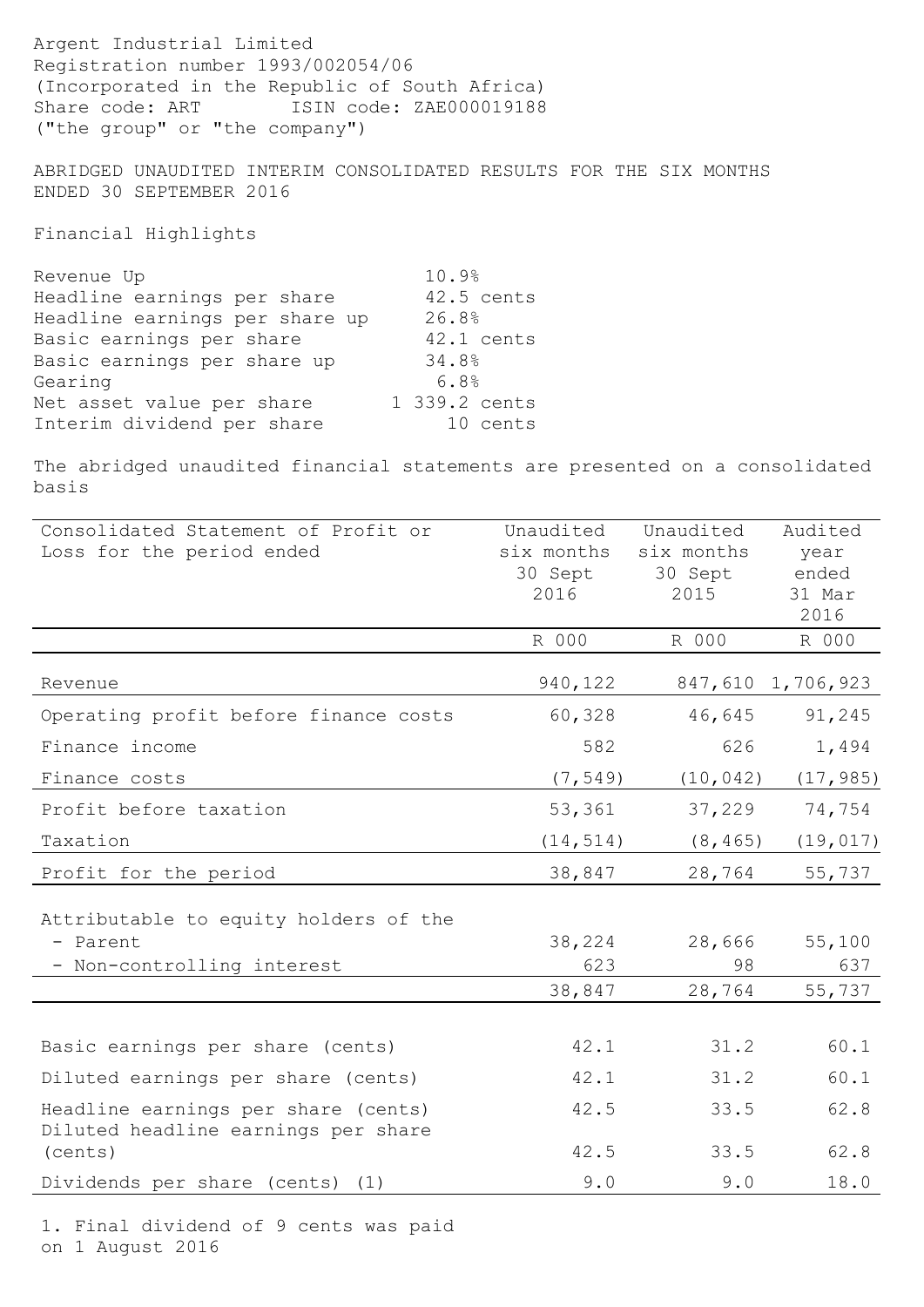| Supplementary information                            |         |        |                   |
|------------------------------------------------------|---------|--------|-------------------|
| Shares in issue (000)                                |         |        |                   |
| - at end of period                                   | 90,642  | 91,608 | 91,202            |
| - weighted average                                   | 90,815  | 91,799 | 91,623            |
| - diluted weighted average                           | 90,815  | 91,799 | 91,623            |
| Cost of sales (R 000)                                | 727,978 |        | 658,804 1,320,083 |
| Depreciation and amortisation (R 000)                | 16,053  | 15,582 | 31,476            |
| Calculation of headline earnings (R<br>000)          |         |        |                   |
| Earnings attributable to ordinary<br>shareholders    | 38,224  | 28,666 | 55,100            |
| Loss on disposal of property, plant<br>and equipment | 491     | 1,147  | 1,635             |
| Impairment of property, plant and<br>equipment       |         | 1,250  | 1,250             |
| Total tax effects of adjustments                     | (137)   | (321)  | (458)             |
| Headline earnings attributable to                    |         |        |                   |
| ordinary shareholders                                | 38,578  | 30,742 | 57,527            |

| Consolidated Statement of Other                                                                                                                                                | Unaudited  | Unaudited  | Audited |
|--------------------------------------------------------------------------------------------------------------------------------------------------------------------------------|------------|------------|---------|
| Comprehensive Income                                                                                                                                                           | six months | six months | year    |
| for the period ended                                                                                                                                                           | 30 Sept    | 30 Sept    | ended   |
|                                                                                                                                                                                | 2016       | 2015       | 31 Mar  |
|                                                                                                                                                                                |            |            | 2016    |
|                                                                                                                                                                                | R 000      | R 000      | R 000   |
| Profit for the period                                                                                                                                                          | 38,847     | 28,764     | 55,737  |
| Other comprehensive income for the<br>period<br>Items that may be reclassified<br>subsequently to profit and loss<br>Exchange differences on translating<br>foreign operations | (1, 591)   | 1,918      | 2,192   |
| Items that will not be reclassified<br>subsequently to profit and loss<br>Change in tax rate on revaluation<br>reserve                                                         |            |            | (698)   |
| Total other comprehensive income for                                                                                                                                           |            |            |         |
| the period                                                                                                                                                                     | 37,256     | 30,682     | 57,231  |
| Attributable to equity holders of the                                                                                                                                          |            |            |         |
| - Parent                                                                                                                                                                       | 36,633     | 30,584     | 56,594  |
| - Non-controlling interest                                                                                                                                                     | 623        | 98         | 637     |
|                                                                                                                                                                                | 37,256     | 30,682     | 57,231  |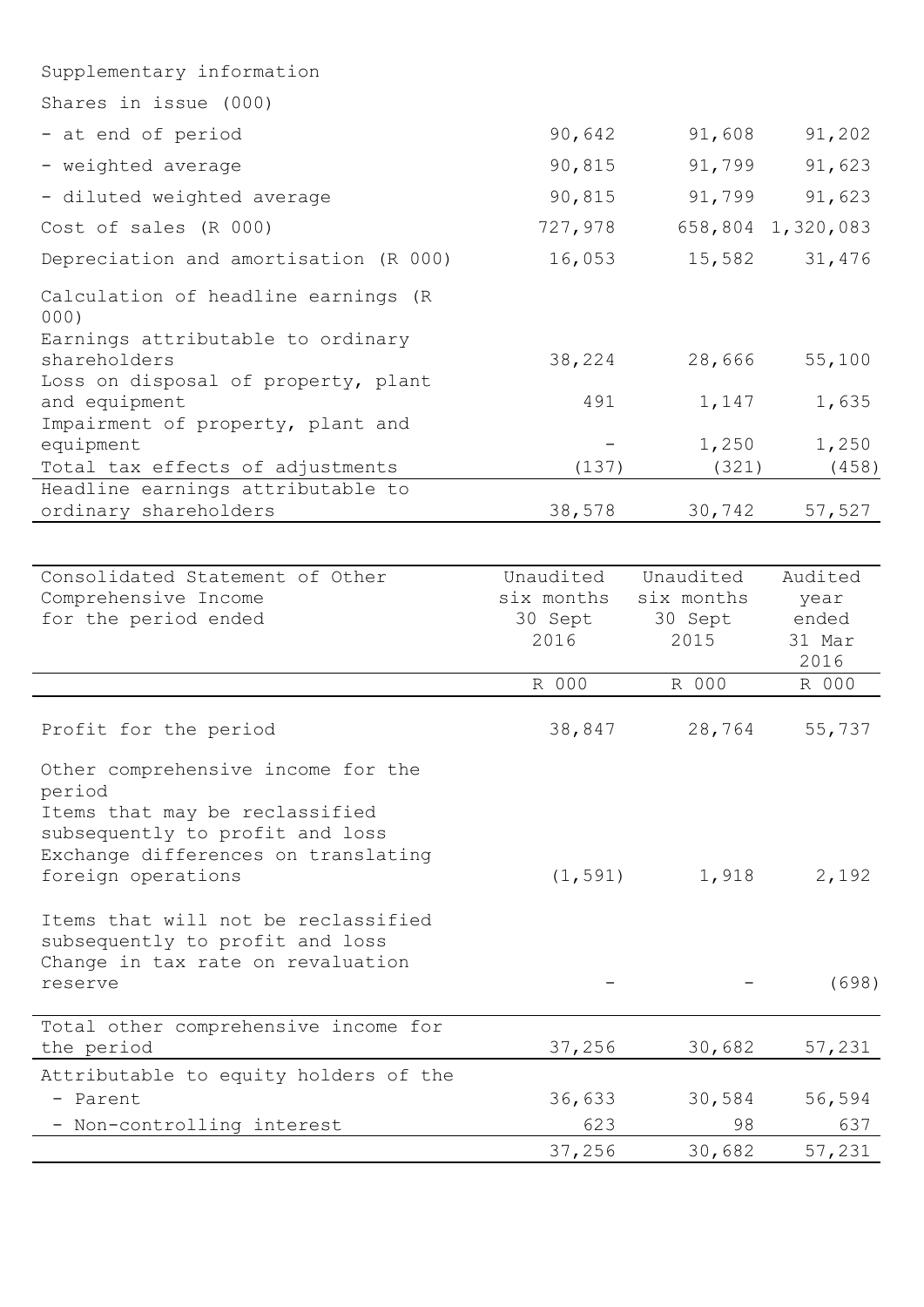| Consolidated Statement of Financial<br>Position for the period ended | Unaudited<br>at | Unaudited<br>at | Audited<br>at           |
|----------------------------------------------------------------------|-----------------|-----------------|-------------------------|
|                                                                      | 30 Sept         | 30 Sept         | 31 Mar                  |
|                                                                      | 2016            | 2015            | 2016                    |
|                                                                      | R 000           | R 000           | R 000                   |
| ASSETS                                                               |                 |                 |                         |
| Property, plant and equipment                                        | 635,858         | 637,267         | 621,273                 |
| Intangible assets (2)                                                | 214,891         | 172,866         | 176,298                 |
| Long term loan                                                       | 16,411          | 15,242          | 15,931                  |
| Deferred taxation                                                    |                 |                 | 9,278                   |
| Non-current assets                                                   | 867,160         | 825,375         | 822,780                 |
|                                                                      |                 |                 |                         |
| Inventories                                                          | 528,860         | 481,148         | 464,081                 |
| Trade and other receivables                                          | 309,780         | 276,565         | 298,216                 |
| Taxation                                                             |                 | 448             |                         |
| Bank balance and cash                                                | 371             | 340             | 351                     |
| Current assets                                                       | 839,011         | 758,501         | 762,648                 |
| Non-current assets held for sale                                     |                 | 4,750           |                         |
| TOTAL ASSETS                                                         | 1,706,171       |                 | 1,588,626 1,585,428     |
|                                                                      |                 |                 |                         |
| EQUITY AND LIABILITIES                                               |                 |                 |                         |
| Capital and reserves                                                 |                 |                 |                         |
| Stated capital                                                       | 447,872         |                 | 451,717 450,147         |
| Reserves                                                             | 29,847          | 31,637          | 31,289                  |
| Retained earnings                                                    | 736,183         | 696,513         | 706,216                 |
| Attributable to owners of the parent                                 | 1,213,902       |                 | 1, 179, 867 1, 187, 652 |
| Non-controlling interest                                             | 11,834          | 10,672          | 11,211                  |
| Total shareholders' funds                                            | 1,225,736       |                 | 1,190,539 1,198,863     |
| Interest-bearing borrowings                                          | 48,807          | 11,828          | 23,818                  |
| Deferred tax                                                         | 66,381          | 52,767          | 68,067                  |
| Non-current liabilities                                              | 115,188         | 64,595          | 91,885                  |
| Trade and other payables                                             | 243,319         | 199,625         | 188,603                 |
| Taxation                                                             | 3,281           |                 | 1,606                   |
| Bank overdraft                                                       | 84,229          | 87,279          | 85,291                  |
| Current portion of interest-bearing                                  |                 |                 |                         |
| borrowings                                                           | 34,418          | 46,588          | 19,180                  |
| Current liabilities                                                  | 365,247         | 333,492         | 294,680                 |
| TOTAL EQUITY AND LIABILITIES                                         | 1,706,171       |                 | 1,588,626 1,585,428     |
|                                                                      |                 |                 |                         |
| Net asset value per share (cents)                                    | 1,339.2         | 1,288.0         | 1,302.2                 |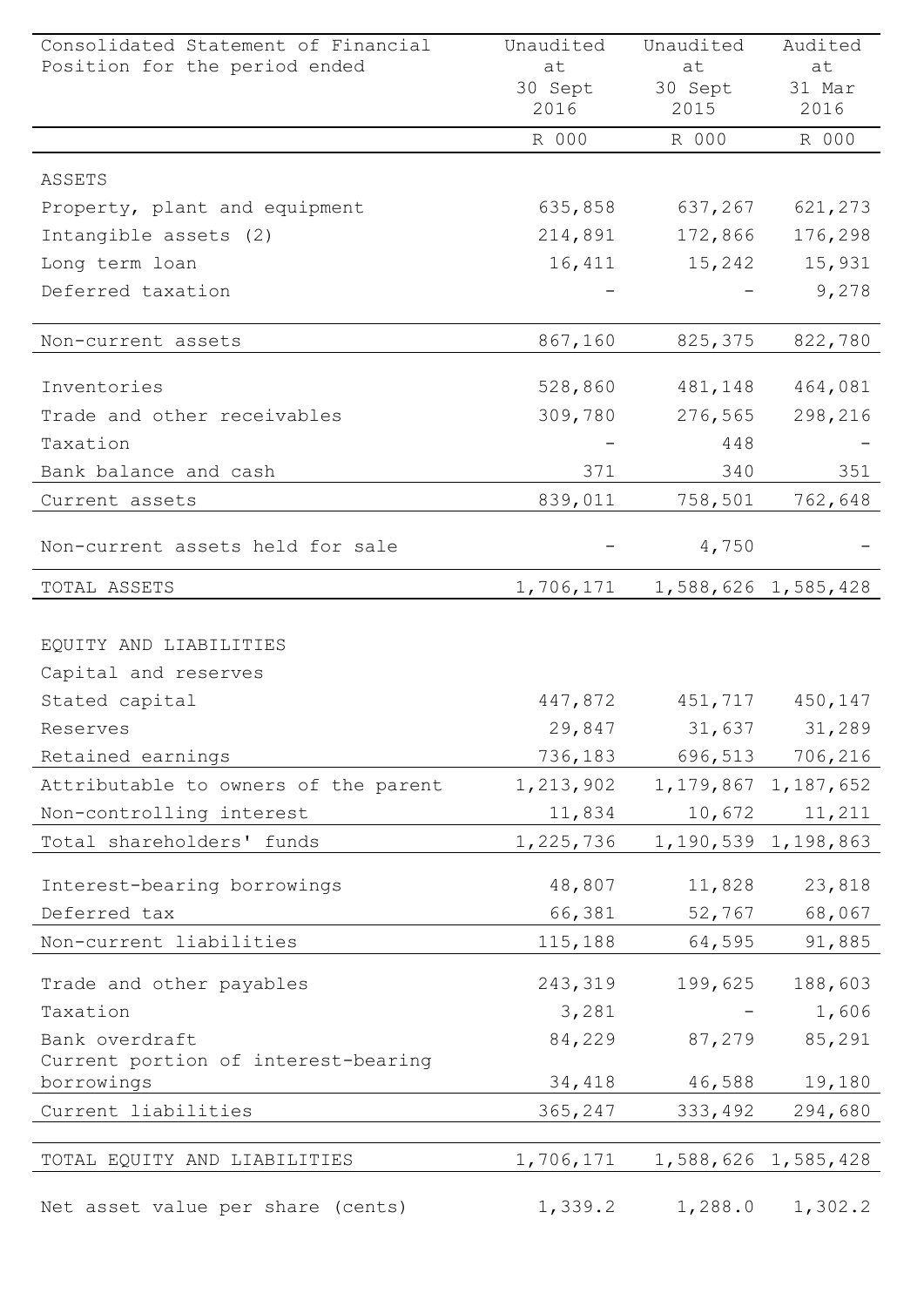2. The group acquired the entire issued share capital of OSA Door Parts Limited ("OSA") from Ensor Holding PLC for a purchase consideration of GBP 2 500 000 cash on 11 July 2016. The acquisition was to expand the group's manufacturing brand division. The goodwill arising on the acquisition of this business is attributable to the anticipated profitability of this business.

The fair value of assets and liabilities assumed were as follows:

|                                                                                                                                                                                                                                                                                                                                                                                                                                                                                                                           |                                    |                                    | R 000                                                            |
|---------------------------------------------------------------------------------------------------------------------------------------------------------------------------------------------------------------------------------------------------------------------------------------------------------------------------------------------------------------------------------------------------------------------------------------------------------------------------------------------------------------------------|------------------------------------|------------------------------------|------------------------------------------------------------------|
| Property, plant and equipment                                                                                                                                                                                                                                                                                                                                                                                                                                                                                             |                                    |                                    | 932                                                              |
| Inventory                                                                                                                                                                                                                                                                                                                                                                                                                                                                                                                 |                                    |                                    | 8,344                                                            |
| Trade and other receivables                                                                                                                                                                                                                                                                                                                                                                                                                                                                                               |                                    |                                    | 15,498                                                           |
| Bank balance and cash                                                                                                                                                                                                                                                                                                                                                                                                                                                                                                     |                                    |                                    | 5,813                                                            |
| Trade and other payables                                                                                                                                                                                                                                                                                                                                                                                                                                                                                                  |                                    |                                    | (19, 063)                                                        |
| Deferred taxation asset                                                                                                                                                                                                                                                                                                                                                                                                                                                                                                   |                                    |                                    | 54                                                               |
| Goodwill/other intangible assets                                                                                                                                                                                                                                                                                                                                                                                                                                                                                          |                                    |                                    | 38,908                                                           |
| Total purchase price and acquisition costs                                                                                                                                                                                                                                                                                                                                                                                                                                                                                |                                    |                                    | 50,486                                                           |
| Deduct bank balance on acquisition                                                                                                                                                                                                                                                                                                                                                                                                                                                                                        |                                    |                                    | (5, 813)                                                         |
| Cash flow on acquisition net of cash acquired                                                                                                                                                                                                                                                                                                                                                                                                                                                                             |                                    |                                    | 44,673                                                           |
| Revenue since acquisition date included in consolidated<br>results for period<br>Profit after tax (excluding foreign exchange adjustment)<br>since acquisition date included in consolidated results for<br>period<br>Group revenue had the business combination been included for<br>the entire period<br>Group profit after tax (excluding foreign exchange<br>adjustment) had the business combination been included for<br>the entire period<br>Abridged Consolidated Statement of<br>Cash Flows for the period ended | Unaudited<br>six months<br>30 Sept | Unaudited<br>six months<br>30 Sept | 21,347<br>2,112<br>964,004<br>42,300<br>Audited<br>year<br>ended |
|                                                                                                                                                                                                                                                                                                                                                                                                                                                                                                                           | 2016                               | 2015                               | 31 Mar<br>2016                                                   |
|                                                                                                                                                                                                                                                                                                                                                                                                                                                                                                                           | R 000                              | R 000                              | R 000                                                            |
| Cash generated from operations                                                                                                                                                                                                                                                                                                                                                                                                                                                                                            | 59,819                             | 57,475                             | 102,127                                                          |
| Finance income                                                                                                                                                                                                                                                                                                                                                                                                                                                                                                            | 582                                | 626                                | 1,494                                                            |
| Finance costs                                                                                                                                                                                                                                                                                                                                                                                                                                                                                                             | (7, 549)                           | (10, 042)                          | (17, 985)                                                        |

Dividends paid (8,257) - (16,938)

Normal taxation paid (5,021) (2,398) (5,769) Cash flows from operating activities 39,574 45,661 62,929 Cash flows from investing activities (76,444) 24,012 25,732

Cash flows from financing activities 37,952 (21,679) (38,667) Net increase in cash and cash 1,082 47,994 49,994<br>equivalents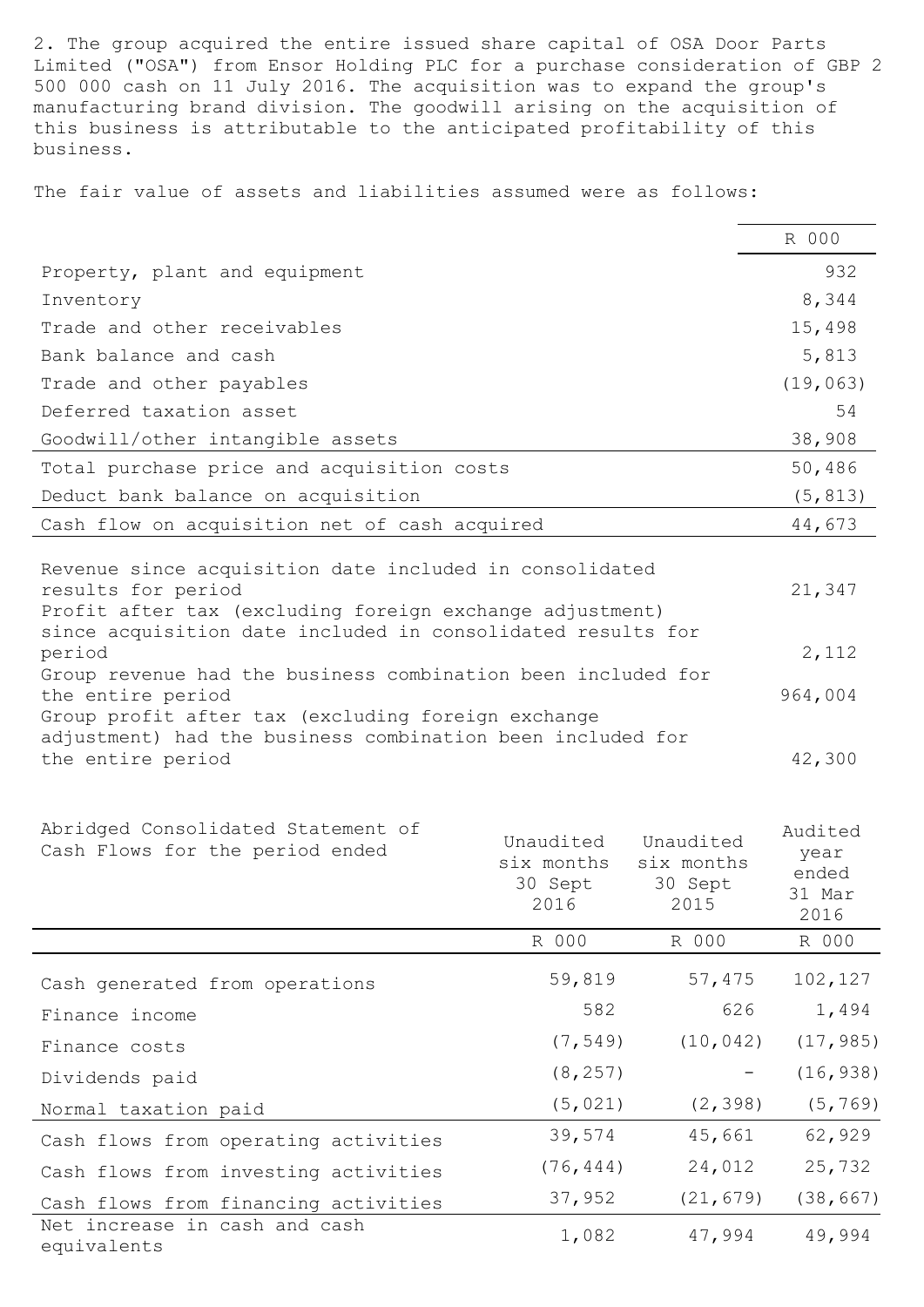| Cash and cash equivalents at beginning<br>of period                                                     | (84, 940)              |                                               | $(134, 934)$ $(134, 934)$                 |
|---------------------------------------------------------------------------------------------------------|------------------------|-----------------------------------------------|-------------------------------------------|
| Cash and cash equivalents at end of<br>period                                                           | (83, 858)              | (86, 940)                                     | (84, 940)                                 |
|                                                                                                         |                        |                                               |                                           |
| Consolidated Statement of Changes in<br>Equity for the period ended<br>30 September 2016                | Stated<br>capital      | Treasury<br>shares                            | Employee<br>share<br>incentive<br>reserve |
|                                                                                                         | R 000                  | R 000                                         | R 000                                     |
| Balance at 30 September 2015 -<br>unaudited<br>Share-based payments                                     | 544,763                | (93, 046)                                     | 854<br>283                                |
| Share buy back<br>Transfer of reserve to retained                                                       | (1, 570)               |                                               |                                           |
| earnings<br>Total comprehensive income for the<br>period                                                |                        |                                               | (207)                                     |
| Dividends                                                                                               |                        |                                               |                                           |
| Less dividend on treasury shares                                                                        |                        |                                               |                                           |
| Balance at 31 March 2016                                                                                | 543,193                | (93, 046)                                     | 930                                       |
| Share-based payments                                                                                    |                        |                                               | 149                                       |
| Share buy back<br>Total comprehensive income for the<br>period                                          | (2, 275)               |                                               |                                           |
| Dividends                                                                                               |                        |                                               |                                           |
| Less dividend on treasury shares                                                                        |                        |                                               |                                           |
| Balance at 30 September 2016                                                                            | 540,918                | (93, 046)                                     | 1,079                                     |
|                                                                                                         |                        |                                               |                                           |
| Consolidated Statement of Changes in<br>Equity for the period ended<br>30 September 2016<br>(continued) | Revaluation<br>reserve | Foreign<br>currency<br>translation<br>reserve | Retained<br>earnings                      |
|                                                                                                         | R 000                  | R 000                                         | R 000                                     |
| Balance at 30 September 2015 -<br>unaudited                                                             | 37,021                 | (6, 238)                                      | 696,513                                   |
| Share-based payments                                                                                    |                        |                                               |                                           |
| Share buy back<br>Transfer of reserve to retained<br>earnings                                           |                        |                                               | 207                                       |
| Total comprehensive income for the<br>period                                                            | (698)                  | 274                                           | 26,434                                    |
| Dividends                                                                                               |                        | $\blacksquare$                                | (17, 296)                                 |
| Less dividend on treasury shares                                                                        |                        |                                               | 358                                       |
| Balance at 31 March 2016                                                                                | 36,323                 | (5, 964)                                      | 706,216                                   |
| Share-based payments                                                                                    |                        |                                               |                                           |
| Share buy back<br>Total comprehensive income for the                                                    |                        |                                               |                                           |
| period                                                                                                  |                        | (1, 591)                                      | 38,224                                    |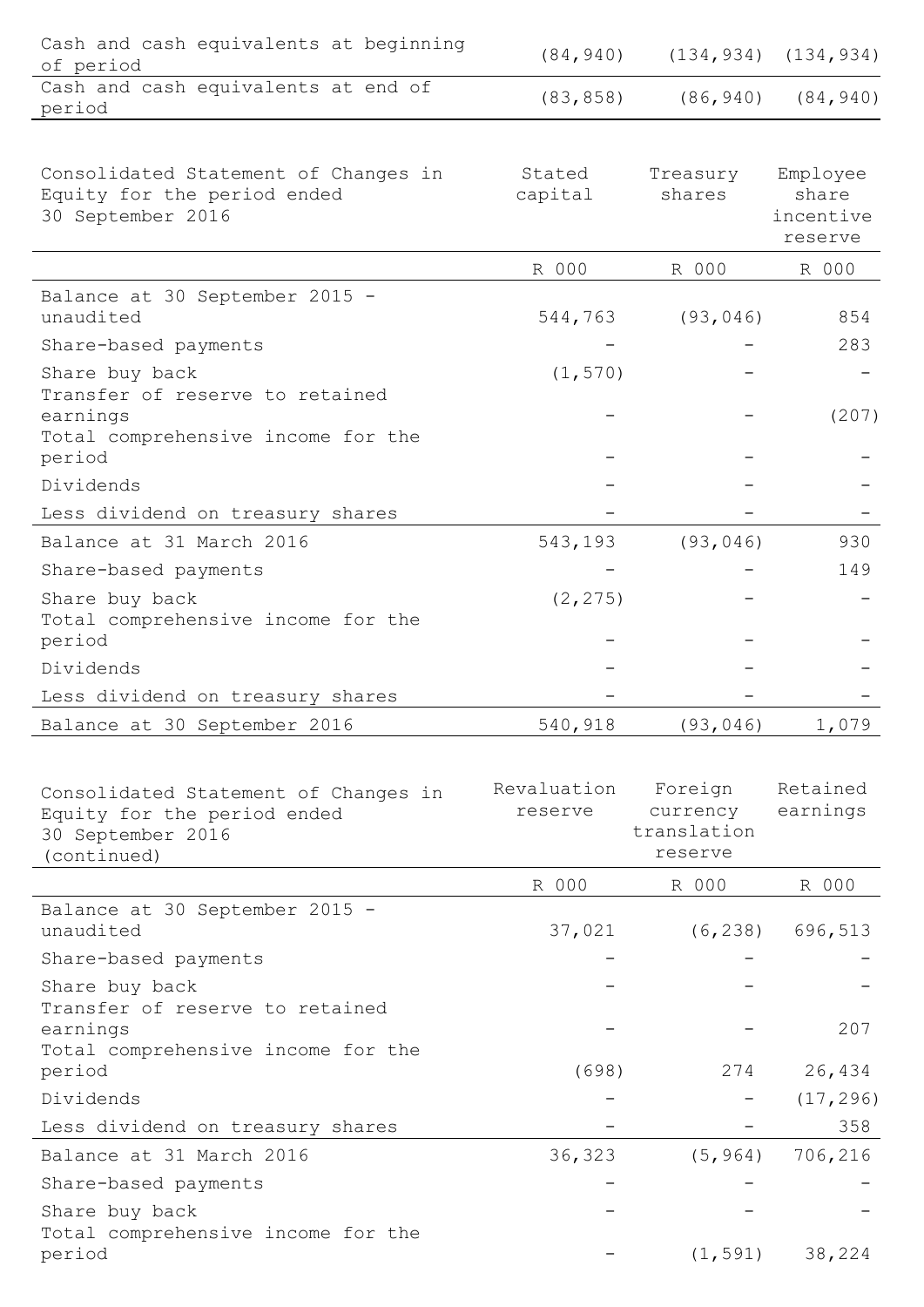| Dividends                                                                                               |                                                                               |                  |          | (8, 615)       |
|---------------------------------------------------------------------------------------------------------|-------------------------------------------------------------------------------|------------------|----------|----------------|
| Less dividend on treasury shares                                                                        |                                                                               |                  |          | 358            |
| Balance at 30 September 2016                                                                            |                                                                               | 36,323           | (7, 555) | 736,183        |
|                                                                                                         |                                                                               |                  |          |                |
| Consolidated Statement of Changes<br>in Equity for the period ended<br>30 September 2016<br>(continued) | Total<br>attributable controlling shareholders'<br>to owners of<br>the parent | Non-<br>interest |          | Total<br>funds |
|                                                                                                         | R 000                                                                         | R 000            |          | R 000          |
| Balance at 30 September 2015 -<br>unaudited                                                             | 1,179,867                                                                     | 10,672           |          | 1,190,539      |
| Share-based payments                                                                                    | 283                                                                           |                  |          | 283            |
| Share buy back<br>Transfer of reserve to retained<br>earnings                                           | (1, 570)                                                                      |                  |          | (1, 570)       |
| Total comprehensive income for the<br>period                                                            | 26,010                                                                        | 539              |          | 26,549         |
| Dividends                                                                                               | (17, 296)                                                                     |                  |          | (17, 296)      |
| Less dividend on treasury shares                                                                        | 358                                                                           |                  |          | 358            |
| Balance at 31 March 2016                                                                                | 1,187,652                                                                     | 11,211           |          | 1,198,863      |
| Share-based payments                                                                                    | 149                                                                           |                  |          | 149            |
| Share buy back<br>Total comprehensive income for the                                                    | (2, 275)                                                                      |                  |          | (2, 275)       |
| period                                                                                                  | 36,633                                                                        | 623              |          | 37,256         |
| Dividends                                                                                               | (8, 615)                                                                      |                  |          | (8, 615)       |
| Less dividend on treasury shares                                                                        | 358                                                                           |                  |          | 358            |

Segmental Review

|                                                                                                                            | Manufacturing                                 | Steel<br>trading                   | Automotive                            |
|----------------------------------------------------------------------------------------------------------------------------|-----------------------------------------------|------------------------------------|---------------------------------------|
|                                                                                                                            | R 000                                         | R 000                              | R 000                                 |
| Business segments<br>for the six months ended<br>30 September 2016 - unaudited                                             |                                               |                                    |                                       |
| Revenue from external sales                                                                                                | 512,549                                       | 325,050                            | 56,152                                |
| Profit / (loss) before taxation                                                                                            | 39,917                                        | 11,342                             | (5, 422)                              |
| Taxation                                                                                                                   |                                               |                                    |                                       |
| Profit for the period                                                                                                      |                                               |                                    |                                       |
| Other information<br>Net assets<br>Capital expenditure<br>Depreciation / amortisation<br>Finance costs *<br>Finance income | 739,944<br>15,383<br>9,667<br>(3, 288)<br>510 | 299,697<br>2,796<br>3,559<br>4,284 | 47,181<br>1,847<br>1,719<br>750<br>72 |

Balance at 30 September 2016 1,213,902 11,834 1,225,736

\* As per the group policy, finance costs and finance income derived from primary banking is netted off. The company has net finance income and this is distorting the segment for finance costs.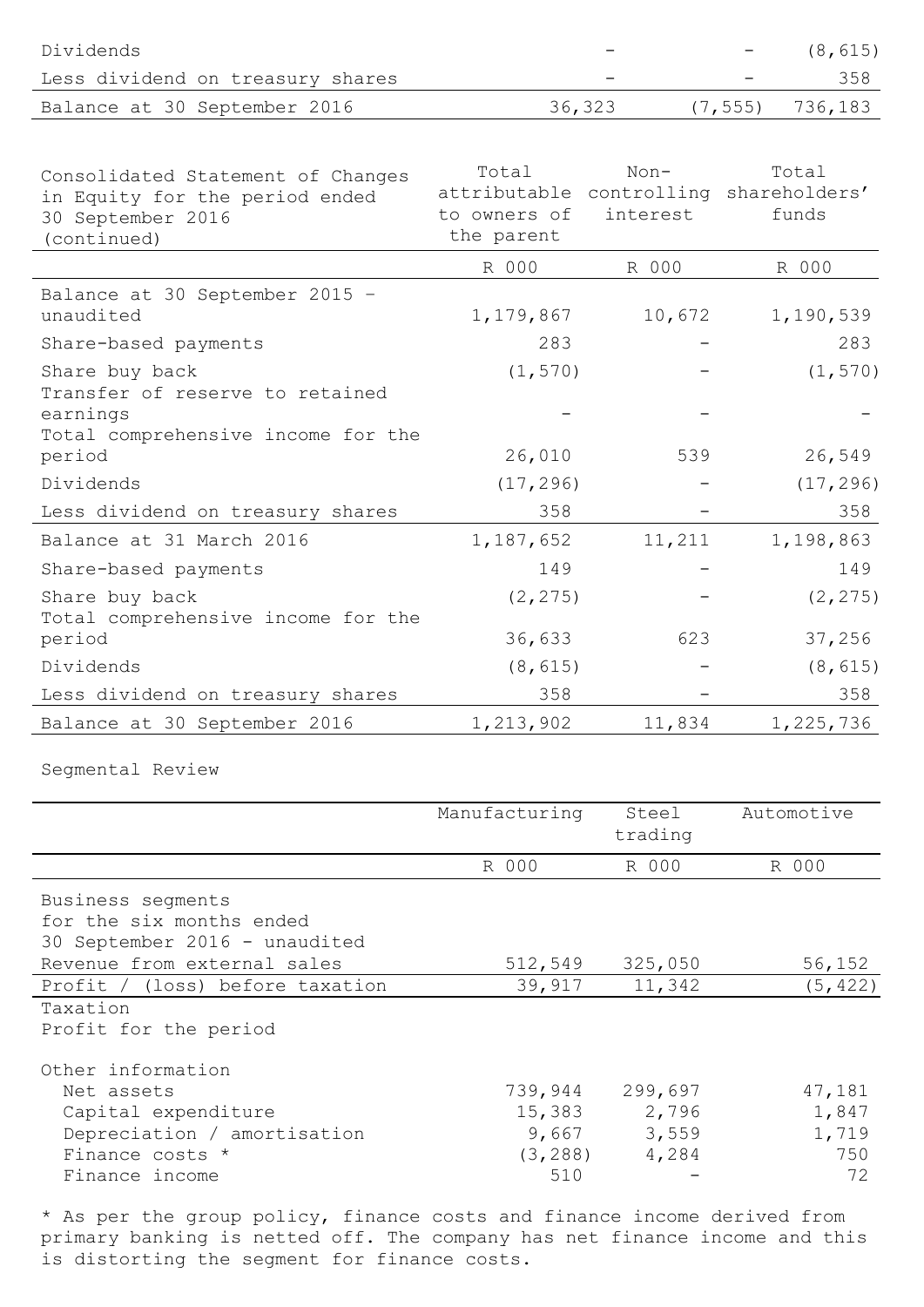| for the six months ended           |           |                 |          |
|------------------------------------|-----------|-----------------|----------|
| 30 September 2015 - unaudited      |           |                 |          |
| Revenue from external sales        | 504,448   | 269,412         | 48,579   |
| Profit / (loss) before taxation    | 51,938    | (15, 924)       | (977)    |
| Taxation                           |           |                 |          |
| Profit for the period              |           |                 |          |
| Other information                  |           |                 |          |
| Net assets                         |           | 689,430 279,347 | 45,877   |
| Capital expenditure                |           | 9,637 1,345     | 3,831    |
| Depreciation / amortisation        |           | 9,746 3,508     | 1,805    |
| Finance costs *                    | (2, 867)  | 4,800           | 1,171    |
| Finance income                     | 626       |                 |          |
| for the year ended 31 March 2016 - |           |                 |          |
| audited                            |           |                 |          |
| Revenue from external sales        | 1,015,193 | 545,981         | 94,204   |
| Profit / (loss) before taxation    | 89,185    | (16, 097)       | (3, 454) |
| Taxation                           |           |                 |          |
| Profit for the year                |           |                 |          |
| Other information                  |           |                 |          |
| Net assets                         | 685,207   | 282,268         | 54,209   |
| Capital expenditure                |           | 25,732 3,205    | 4,555    |
| Depreciation / amortisation        |           | 20,377 6,369    | 3,607    |
| Finance costs *                    | (1, 336)  | 5,808           | 2,038    |
| Finance income                     | 1,494     |                 |          |
|                                    |           |                 |          |

Segmental Review (continued)

|                                 | Watch list |         | Properties Consolidated |
|---------------------------------|------------|---------|-------------------------|
|                                 | R 000      | R 000   | R 000                   |
| Business segments               |            |         |                         |
| for the six months ended        |            |         |                         |
| 30 September 2016 - unaudited   |            |         |                         |
| Revenue from external sales     | 45,820     | 551     | 940,122                 |
| Profit / (loss) before taxation | (185)      | 7,709   | 53,361                  |
| Taxation                        |            |         | (14, 514)               |
| Profit for the period           |            |         | 38,847                  |
| Other information               |            |         |                         |
| Net assets                      | 20,535     | 184,760 | 1,292,117               |
| Capital expenditure             | 4,705      | 8,973   | 33,704                  |
| Depreciation / amortisation     | 972        | 136     | 16,053                  |
| Finance costs *                 | 469        | 5,334   | 7,549                   |
| Finance income                  |            |         | 582                     |

\* As per the group policy, finance costs and finance income derived from primary banking is netted off. The company has net finance income and this is distorting the segment for finance costs.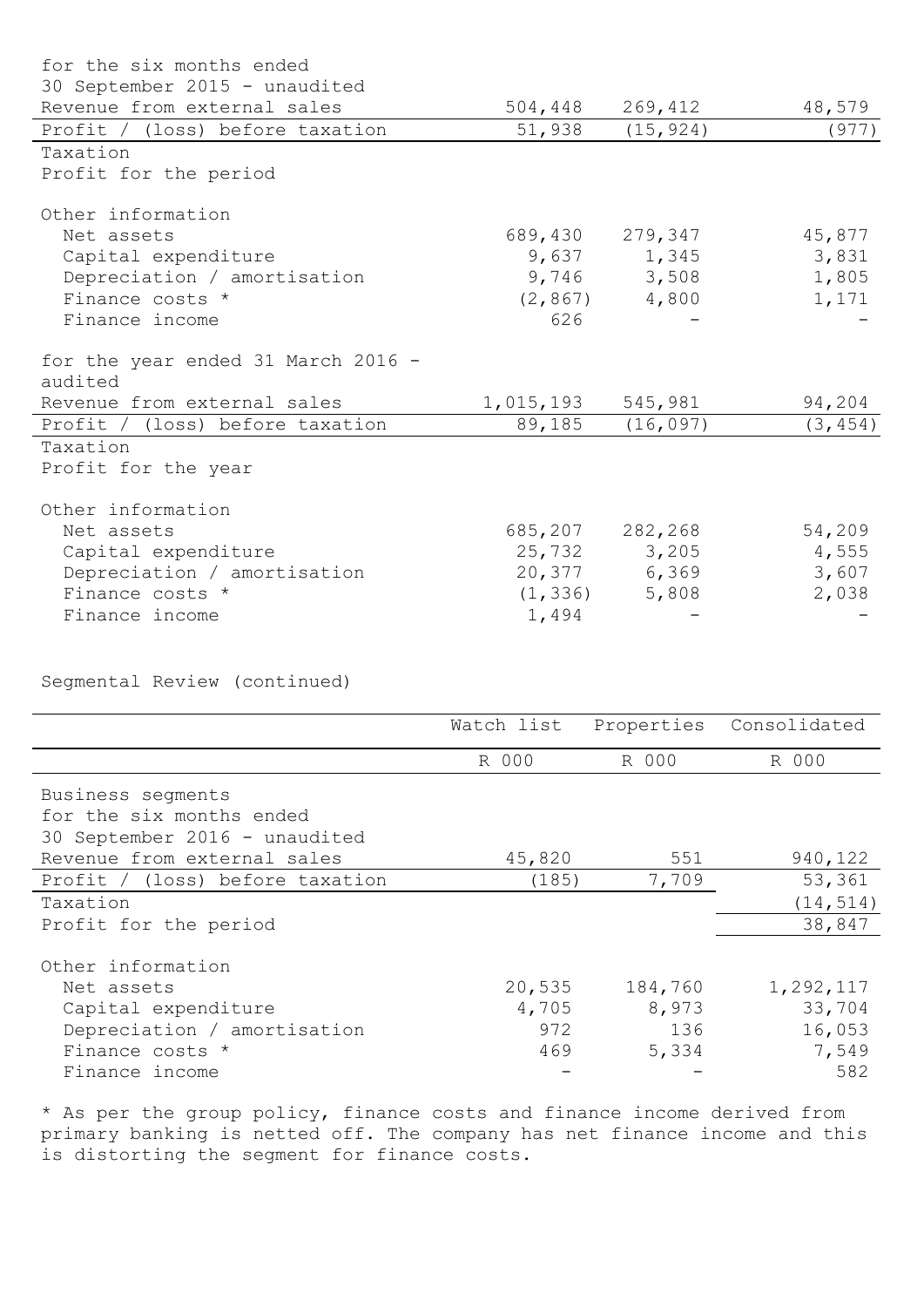| for the six months ended               |                                       |               |                     |
|----------------------------------------|---------------------------------------|---------------|---------------------|
| 30 September 2015 - unaudited          |                                       |               |                     |
| Revenue from external sales            | 24,725                                | 446           | 847,610             |
| Profit / (loss) before taxation        | (2, 371)                              | 4,563         | 37,229              |
| Taxation                               |                                       |               | (8, 465)            |
| Profit for the period                  |                                       |               | 28,764              |
| Other information                      |                                       |               |                     |
| Net assets                             | 22,785                                | 205,419       | 1,242,858           |
| Capital expenditure                    | 275                                   | 1,810         | 16,898              |
| Depreciation / amortisation            | 523                                   |               | 15,582              |
| Finance costs *                        | 219                                   | 6,719         | 10,042              |
| Finance income                         |                                       |               | 626                 |
| for the year ended 31 March 2016 -     |                                       |               |                     |
| audited<br>Revenue from external sales | 50,627                                | 918           | 1,706,923           |
| Profit / (loss) before taxation        | (5, 381)                              | 10, 501       | 74,754              |
| Taxation                               |                                       |               | (19, 017)           |
| Profit for the year                    |                                       |               | 55,737              |
| Other information                      |                                       |               |                     |
| Net assets                             | 19,772                                | 216,196       | 1,257,652           |
| Capital expenditure                    | 332                                   | 9,375         | 43,199              |
| Depreciation / amortisation            | 1,018                                 | 105           | 31,476              |
| Finance costs *                        | 442                                   | 11,033        | 17,985              |
| Finance income                         |                                       |               | 1,494               |
|                                        | South Africa Rest of the Consolidated | world         |                     |
|                                        | R 000                                 | R 000         | R 000               |
| Geographical segments                  |                                       |               |                     |
| for the six months ended               |                                       |               |                     |
|                                        |                                       |               |                     |
| 30 September 2016 - unaudited          |                                       |               |                     |
| Revenue from external sales            | 856,316                               | 83,806        | 940,122             |
| Profit before taxation                 | 42,462                                | 10,899        | 53,361              |
| Taxation                               |                                       |               | (14, 514)           |
| Profit for the period                  |                                       |               | 38,847              |
| Other information                      |                                       |               |                     |
| Net assets                             | 1,210,874                             | 81,243        | 1,292,117           |
| Capital expenditure                    | 31,714                                | 1,990         | 33,704              |
| Depreciation / amortisation            | 14,933                                | 1,120         | 16,053              |
| Finance costs                          | 7,577                                 | (28)          | 7,549               |
| Finance income                         | 582                                   |               | 582                 |
| for the six months ended 30            |                                       |               |                     |
| September 2015 - unaudited             |                                       |               |                     |
| Revenue from external sales            | 789,655                               | 57,955        | 847,610             |
| Profit before taxation                 | 16,919                                | 20,310        | 37,229              |
| Taxation                               |                                       |               | (8, 465)            |
| Profit for the period                  |                                       |               | 28,764              |
| Other information                      |                                       |               |                     |
| Net assets<br>Capital expenditure      | 1,177,801<br>16,231                   | 65,057<br>667 | 1,242,858<br>16,898 |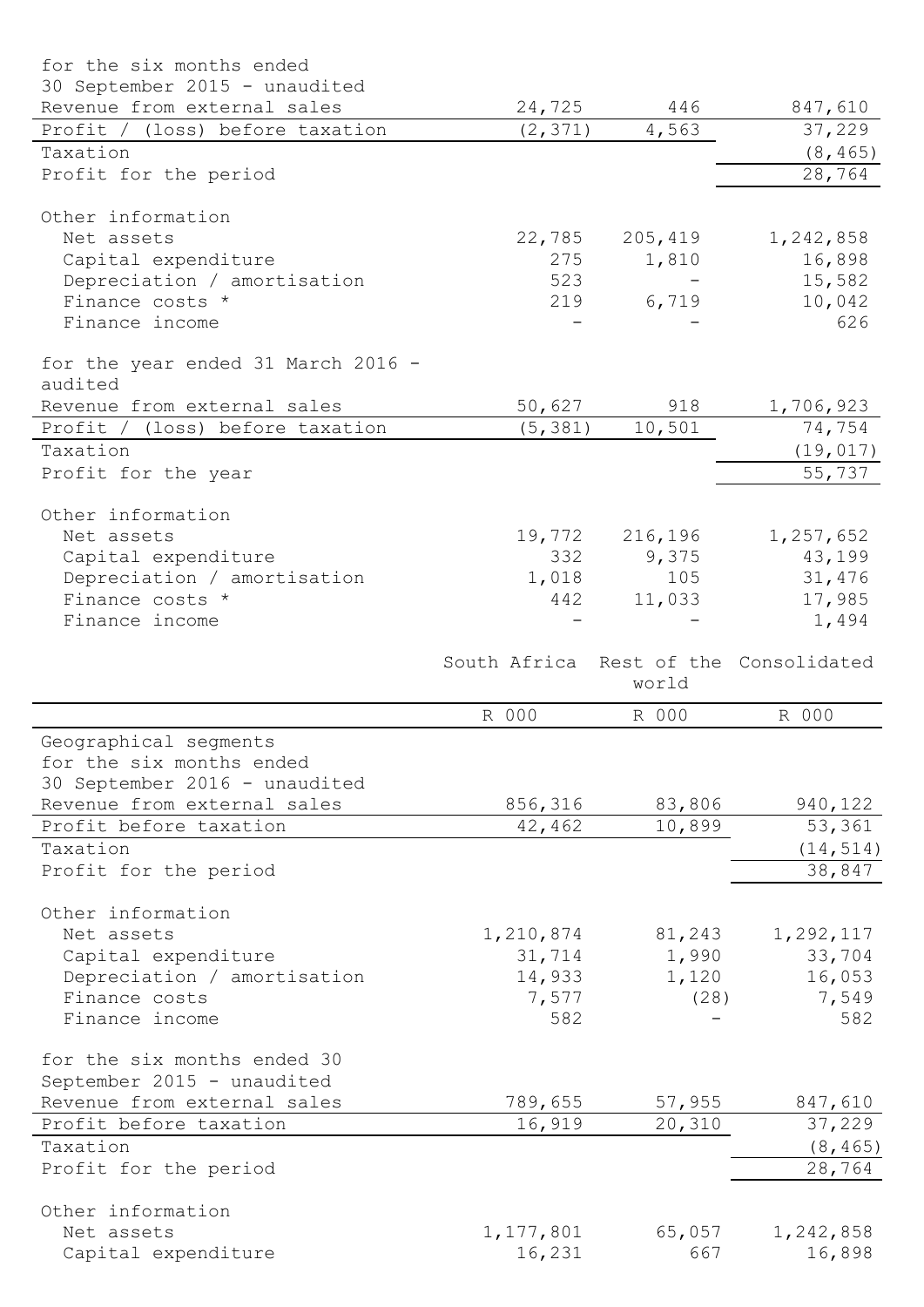| Depreciation / amortisation                   | 14,288    | 1,294   | 15,582    |
|-----------------------------------------------|-----------|---------|-----------|
| Finance costs                                 | 10,028    | 14      | 10,042    |
| Finance income                                | 626       |         | 626       |
| for the year ended 31 March 2016 -<br>audited |           |         |           |
| Revenue from external sales                   | 1,604,276 | 102,647 | 1,706,923 |
| Profit before taxation                        | 57,544    | 17,210  | 74,754    |
| Taxation                                      |           |         | (19, 017) |
| Profit for the year                           |           |         | 55,737    |
| Other information                             |           |         |           |
| Net assets                                    | 1,191,614 | 66,038  | 1,257,652 |
| Capital expenditure                           | 38,513    | 4,686   | 43,199    |
| Depreciation / amortisation                   | 27,292    | 4,184   | 31,476    |
| Finance costs                                 | 18,033    | (48)    | 17,985    |
| Finance income                                | 1,494     |         | 1,494     |

Financial Overview

Argent Industrial Limited has had a successful six months despite a difficult South African economy. The group continues to focus on its brands both locally and internationally.

# Operations Review

## Manufacturing

The division relative to the South African economy performed well and has been enhanced by the group's acquisition of OSA Door Parts Limited ("OSA"). OSA is a manufacturer and trade supplier of industrial sectional insulated warehouse doors. The business is situated and predominantly operates in the United Kingdom. The group incurred foreign exchange losses of R3.2 million due to the drop in the exchange rate as at 30 September 2016. This is expected to reverse in the next six months.

## Steel Trading

All five of the group's steel operations traded positively. The focus is to further decrease the operating costs to improve the return. The group has amalgamated its importing company, Specialist Steel Profiles into Gammid Kzn. This will reduce this sections operating costs by R800 000 a year.

## Automotive

The automotive sector was a total disappointment. The loss of R5,4 million was attributable to inconsistent take off's, project start up delays and insufficient margins. To counter this, we have effective 1 October 2016, received increases from our customers totalling R620 000 per month. There is one additional price increase which has not as of yet, been finalised.

In addition to the price increases passed onto the customer, Sentech Industries has also been investigating and implementing cost saving measures and has actively been working on improving the efficiencies of the manufacturing plant and processes.

#### Watch List

Cedar Paint through a combination of cost cutting and margin enhancing exercises, has managed to almost breakeven. We still have buyers that have expressed interest in the operation however no one has come forward with an offer. We expect Cedar Paint to be profitable over the next six months.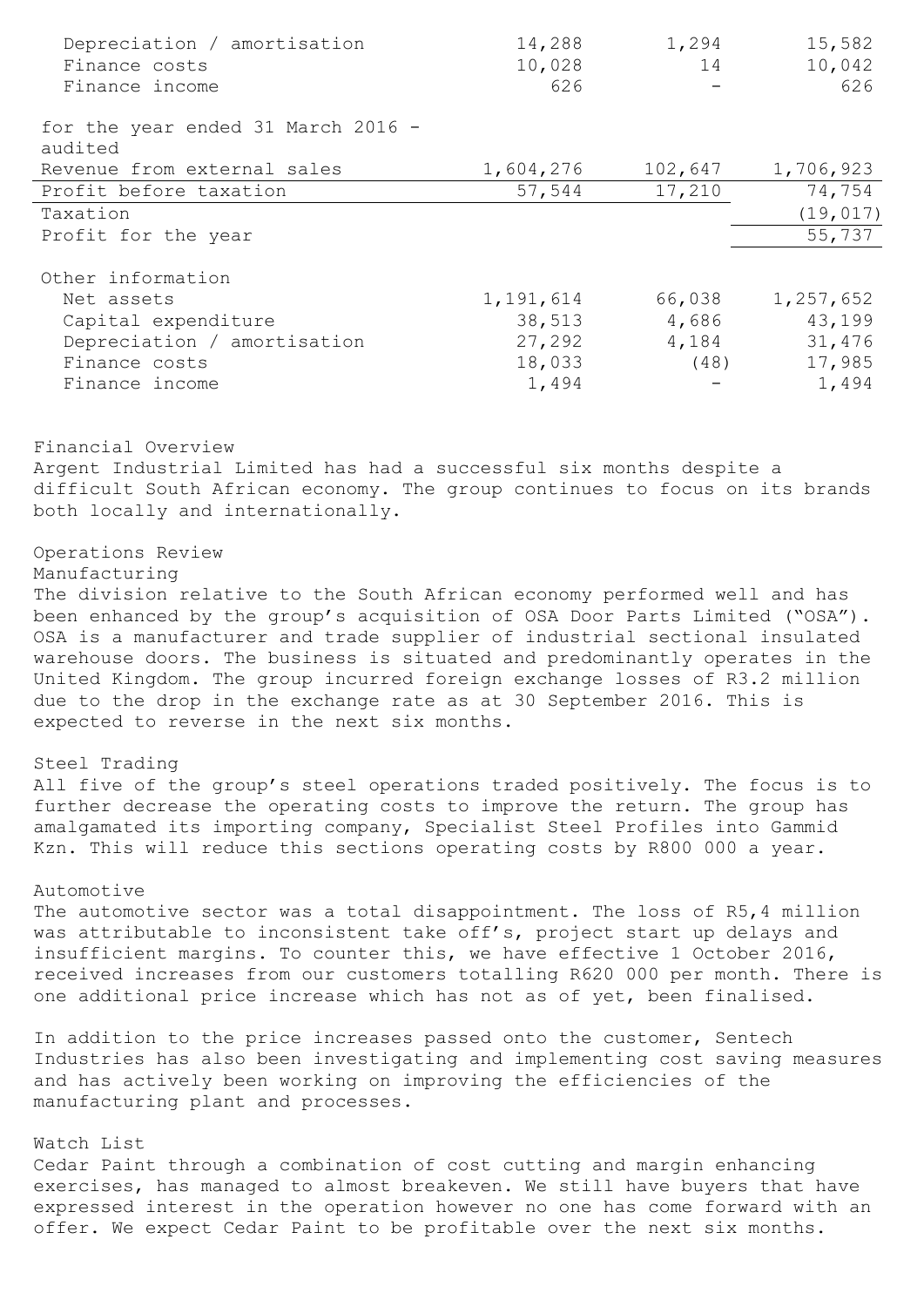Properties There are no changes or expected changes in this division.

Outlook

The outlook remains positive. The group will continue to focus on its exports and manufacturing operations whilst limiting its exposure to the steel trading operations and correcting the automotive sector.

The group will continue repurchasing its own shares and have repurchased 560 227 shares in the period under review.

### Basis of Presentation

The abridged unaudited and unreviewed interim consolidated financial statements were prepared in accordance with International Financial Reporting Standards (IFRS), the presentation and disclosure requirements of IAS 34 – Interim Financial Reporting, the SAICA Financial Reporting Guides as issued by the Accounting Practices Committee, the Financial Reporting Pronouncements as issued by the Financial Reporting Standards Council and in compliance with the Companies Act of South Africa (Act No. 71 of 2008) and the Listings Requirements of the JSE Limited. The accounting policies are consistent with those of the previous annual financial statements, except for the adoption of improved, revised or new standards and interpretations. The aggregate effect of these changes in respect of the period ended 30 September is nil. The abridged unaudited and unreviewed interim consolidated financial statements were prepared under the supervision of the Financial Director, Ms SJ Cox CA (SA). Any reference to future financial performance included in this announcement has not been reviewed or reported on by the group's auditors.

Changes to the Board Mr Patrick Day resigned as non-executive director of the company with effect from 24 August 2016 and Mr. Panagiotis Christofides replaced him with immediate effect.

Discontinuation of Dividend Payments by Cheque In terms of the company's Memorandum of Incorporation, the company secretary was given the authority by the board to, where possible, arrange for payment of dividends by means of electronic fund transfers (EFT) only. The company has been experiencing an increase in cheque fraud pertaining to, specifically, dividend cheque payments to certificated shareholders. Fraud negatively impacts the company and all shareholders.

With reference to the above and correspondence to certificated shareholders dated 6 June 2013 and 1 August 2016 regarding the discontinuation of dividend payments by cheque, you are advised that no more payments will be made by cheque.

#### Dividend

Subsequent to 30 September 2016, an interim gross dividend of 10 cents per share was approved and declared by the Board of Directors for the six month period ending 30 September 2016 from income reserves.

|                                 | The following dates will apply to the abovementioned interim dividend: |
|---------------------------------|------------------------------------------------------------------------|
| Last day to trade cum dividend: | Monday, 20 March 2017                                                  |
| Trading ex-dividend commences:  | Wednesday, 22 March 2017                                               |
| Record date:                    | Friday, 24 March 2017                                                  |
| Dividend payment date:          | Monday, 27 March 2017                                                  |